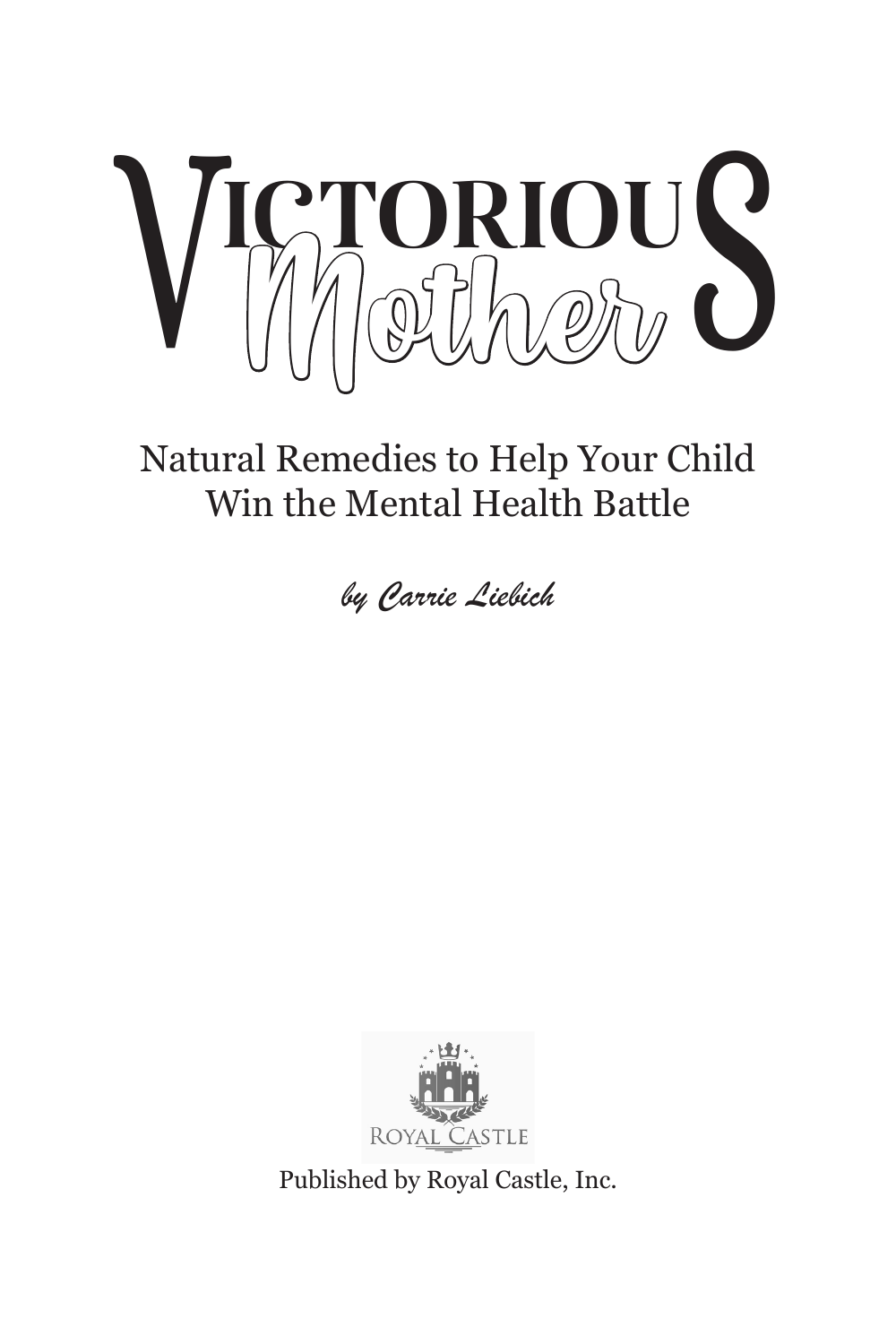#### Victorious Mother: Natural Remedies to Help Your Child Win the Mental Health Battle

VictoriousMother.com

Copyright © 2020 Carrie Liebich

ISBN: 9798640976571

All rights reserved. No portion of this book may be reproduced mechanically, electronically, or by any other means, including photocopying, without permission of the publisher or author except in the case of brief quotations embodied in critical articles and reviews. It is illegal to copy this book, post it to a website, or distribute it by any other means without permission from the publisher or author.

#### Limits of Liability and Disclaimer of Warranty

The author and publisher shall not be liable for your misuse of the enclosed material. This book is strictly for informational and educational purposes only. The author and/or publisher do not guarantee that anyone following these techniques, suggestions, tips, ideas, or strategies will become successful. The author and/or publisher shall have neither liability nor responsibility to anyone with respect to any loss or damage caused, or alleged to be caused, directly or indirectly by the information contained in this book.

#### Medical Disclaimer

The medical or health information in this book is provided as an information resource only, and is not to be used or relied on for any diagnostic or treatment purposes. This information is not intended to be patient education, does not create any patient-physician relationship, and should not be used as a substitute for professional diagnosis and treatment.

Opinions expressed in this book are solely the opinions of the author and do not express the views of Young Living. Young Living does not endorse, is not responsible for, and makes no representations or warranties regarding such content or its accuracy. The reader shall verify the explanations and opinions presented. Young Living shall not be liable for any harm resulting from or in connection with reliance on any such content.

Publisher Royal Castle Inc. Scottsdale, AZ, USA Printed in the United States of America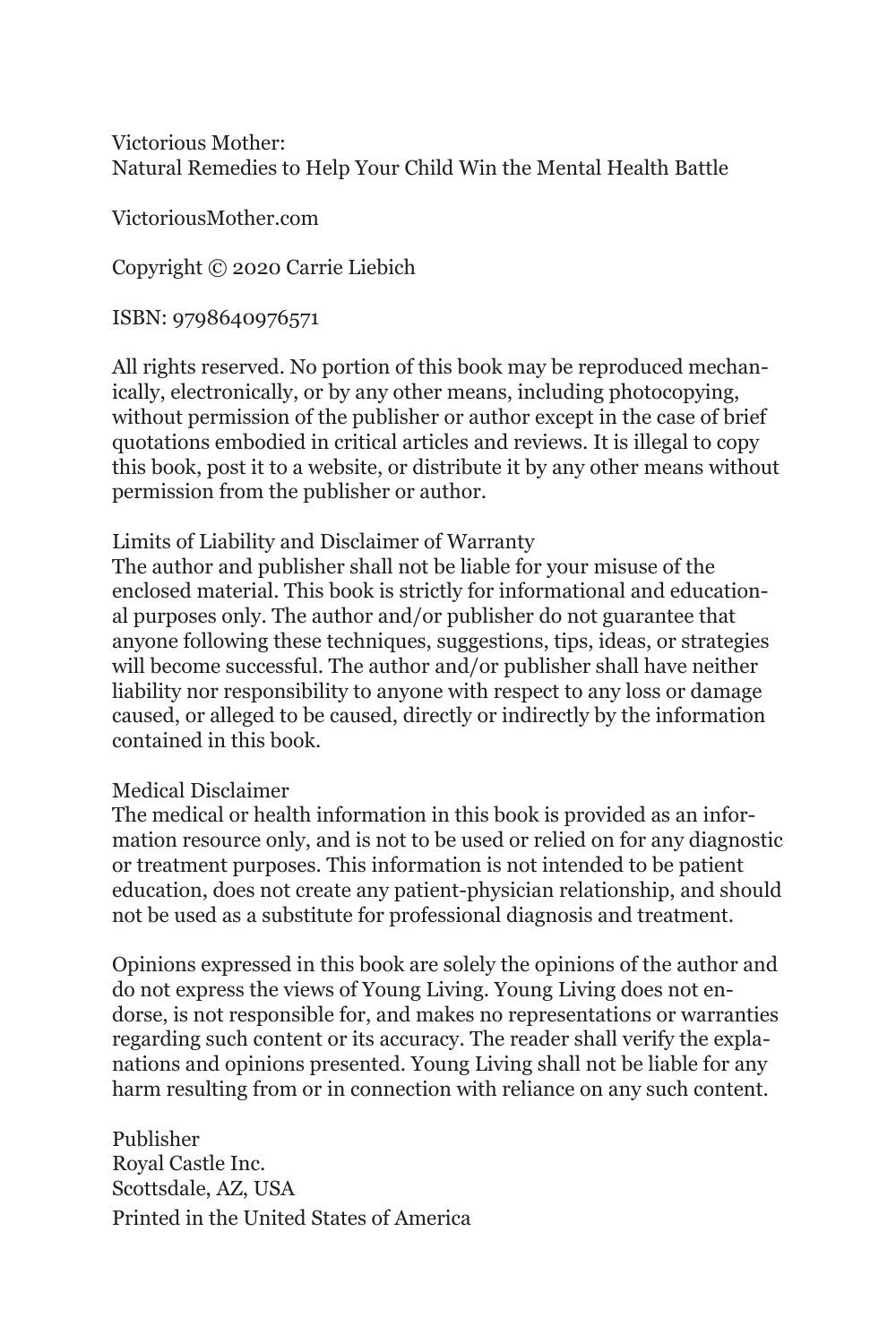## **DEDICATION**

I dedicate this book to every Victorious Mother out there.

I believe in you! Hold on to my belief in you until you believe in yourself. When you believe in yourself, don't give up, and don't settle for less than the very best. You will not only reach your dreams, you will leave a legacy!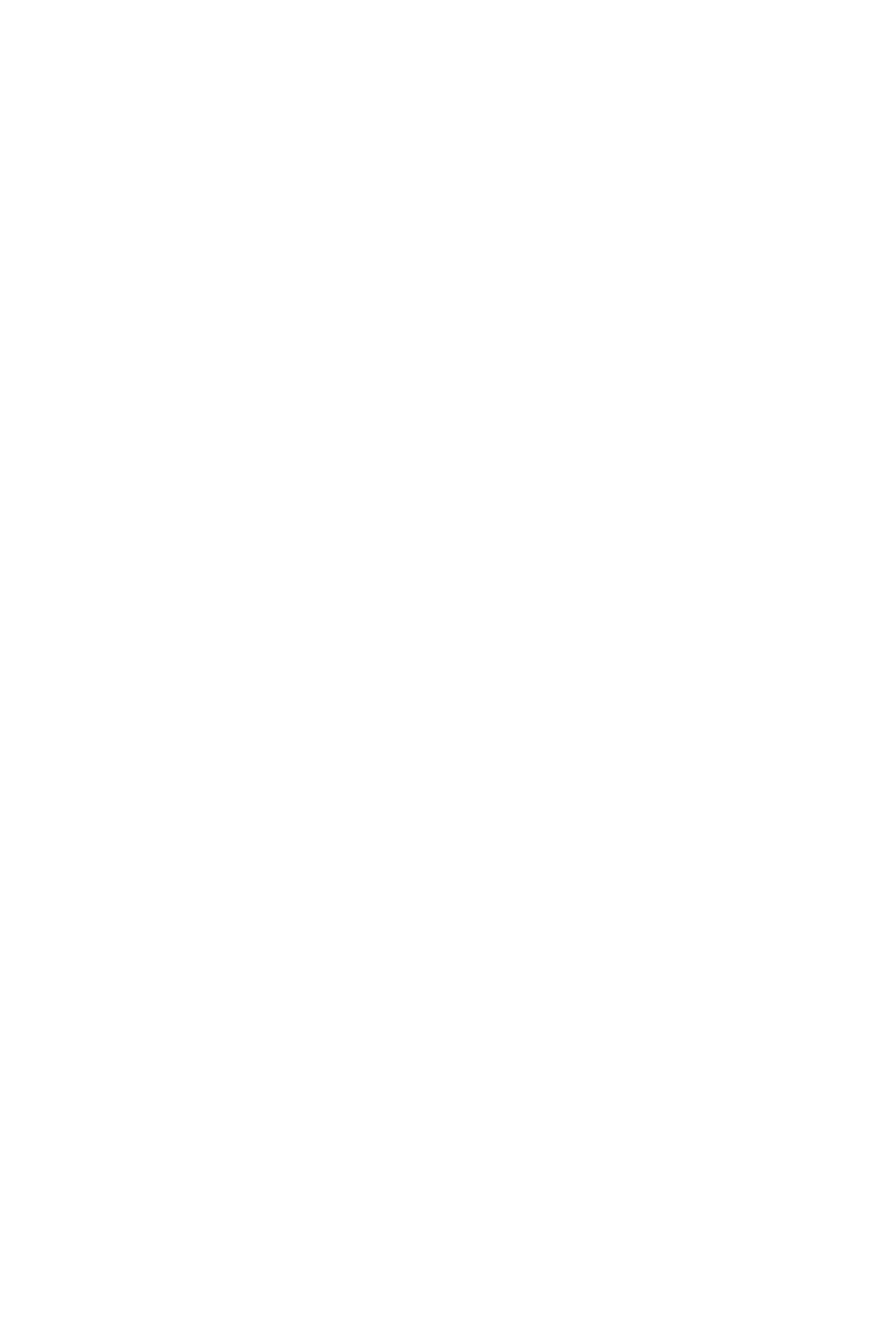### **FOREWARD**

Are you a mother tired of watching your child suffer from a mental health condition and desperately looking for hope? Would you love to sit and learn from a mother who has fought the fight and won, using natural remedies? Are you looking to become a Victorious Mother in the battle of mental health? If so, *Victorious Mother: Natural Remedies to Help Your Child Win the Mental Health Battle* is a must-read for you!

I met Carrie in August of 2019, and the first thing I noticed was her incredible passion for children who suffer from mental health conditions. She naturally has an infectious personality, but once she begins teaching about winning your child's mental health battle, it's hard not to be moved to tears. She puts her heart and soul into every story, every piece of advice, and every word of encouragement.

As a mom, it's easy to relate to the sheer determination Carrie shows when she shares about wanting to take care of her babies, and to trust her own instincts. On more than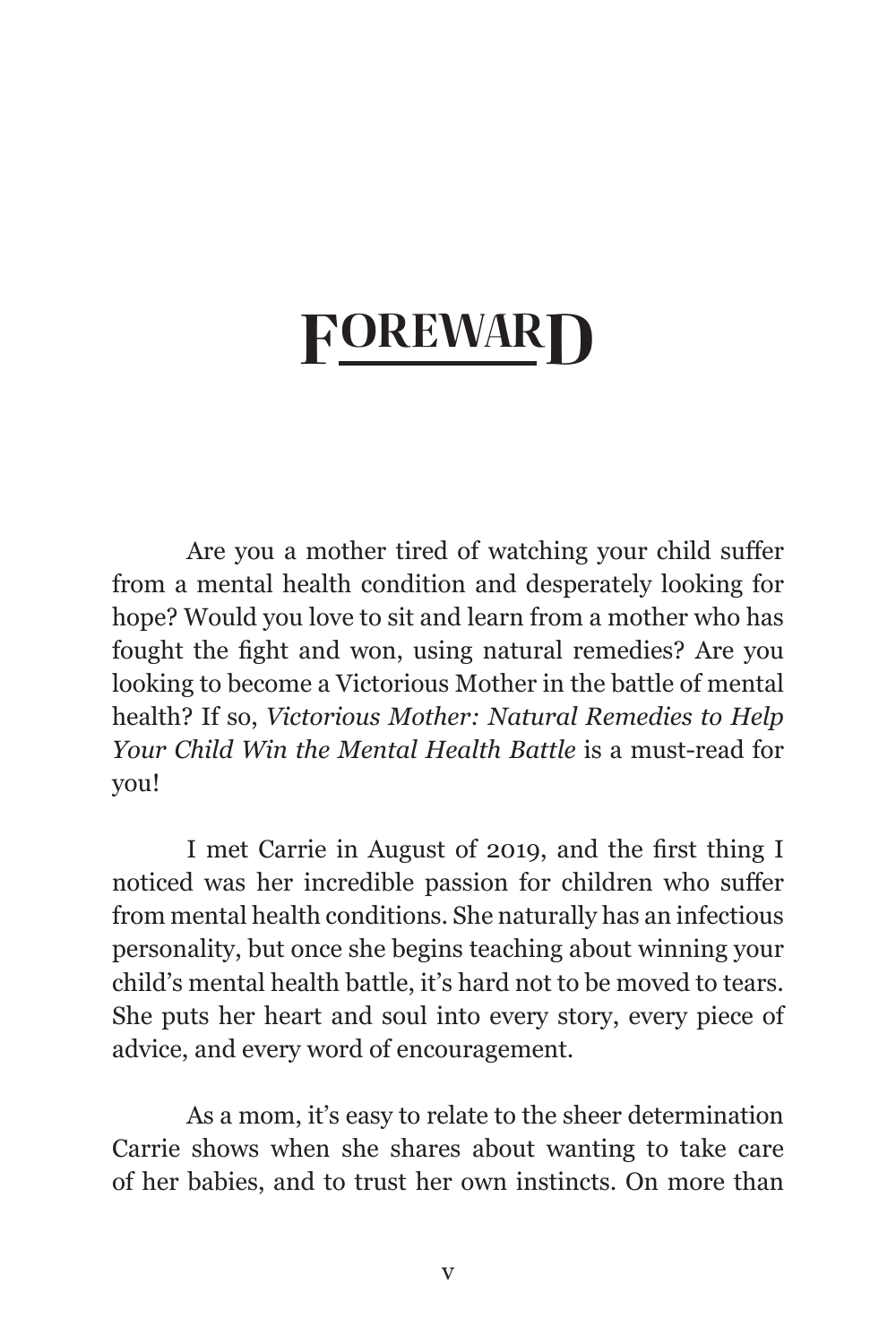#### *Foreward*

one occasion, I found myself at the crossroads of choosing to either follow my own motherly instincts or the advice of a professional.

Carrie is a natural at making you believe in yourself and teaching you how to tap into your maternal instincts to be able to help your son or daughter. Spend one hour with Carrie, and you will have a renewed sense of energy to get back in the fight so you can get your child back both mentally and emotionally.

*Victorious Mother* is a riveting story of hope, empowerment, and wisdom that she learned from the school of hard knocks. This is not your typical mental health book. This book is written in a way your heart will instantly be knit together with Carrie's heart, and the two of you will walk hand in hand down this very difficult path. As she walks with you every step of the way, you will feel her love and passion with every word so carefully written on each page. This book is her love letter to you, and it is fabulous. Carrie has such an incredible gift to share with the world.

I highly recommend Carrie Liebich and her book, *Victorious Mother*.

*~Angel Tuccy*

**Victorious Mother and Best Selling Author of Eleven Books**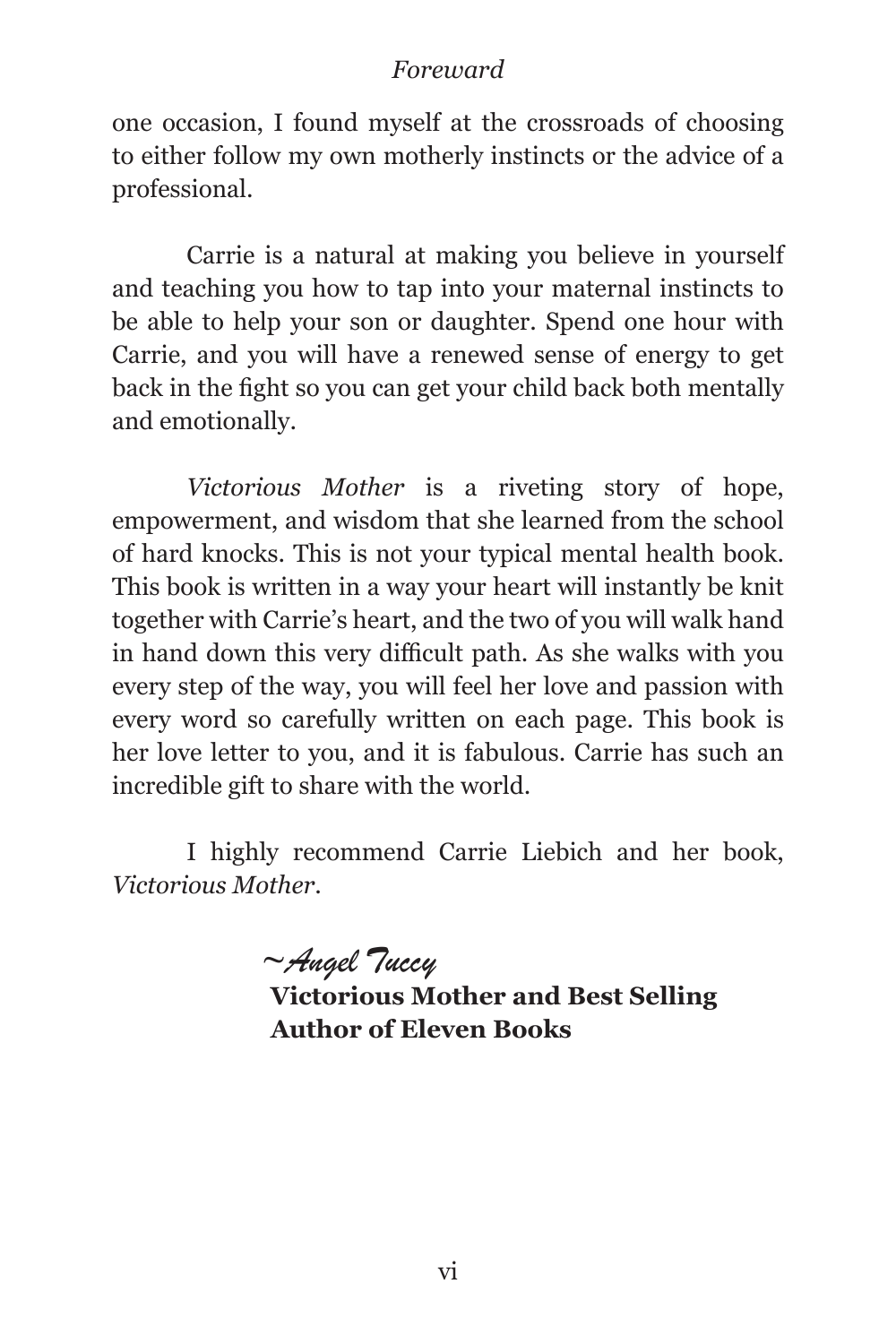## **ACKNOWLEDGEMENTS**

To my beloved husband, **Bill Liebich**, your love, encouragement, support, and sacrifice that you have given in making this book happen means the world to me. I am so very thankful to have you in my life and to be with you while we go through this journey together. You are a constant source of joy to me, and I am grateful that I said "Yes" to you over two decades ago. You are an amazing man of God, and I love you and appreciate all that you do every day!

To my wonderful children, **Ezekiel**, **Abigail**, **Bethany**, **Rebekah**, **Jubilee**, **Malachi**, **Hosanna**, and **Solomon**, you are a constant source of joy, laughter, and fun. I enjoy watching you explore life, learn new skills, master difficult tasks, and figure out solutions. I'm amazed at the care, love, and support you show for your brothers and sisters and your willingness to help. You are the reason I began this journey to become a Victorious Mother and would never settle for less. Your health and quality of life is that important to me! I love each and every one of you, and I am proud of you!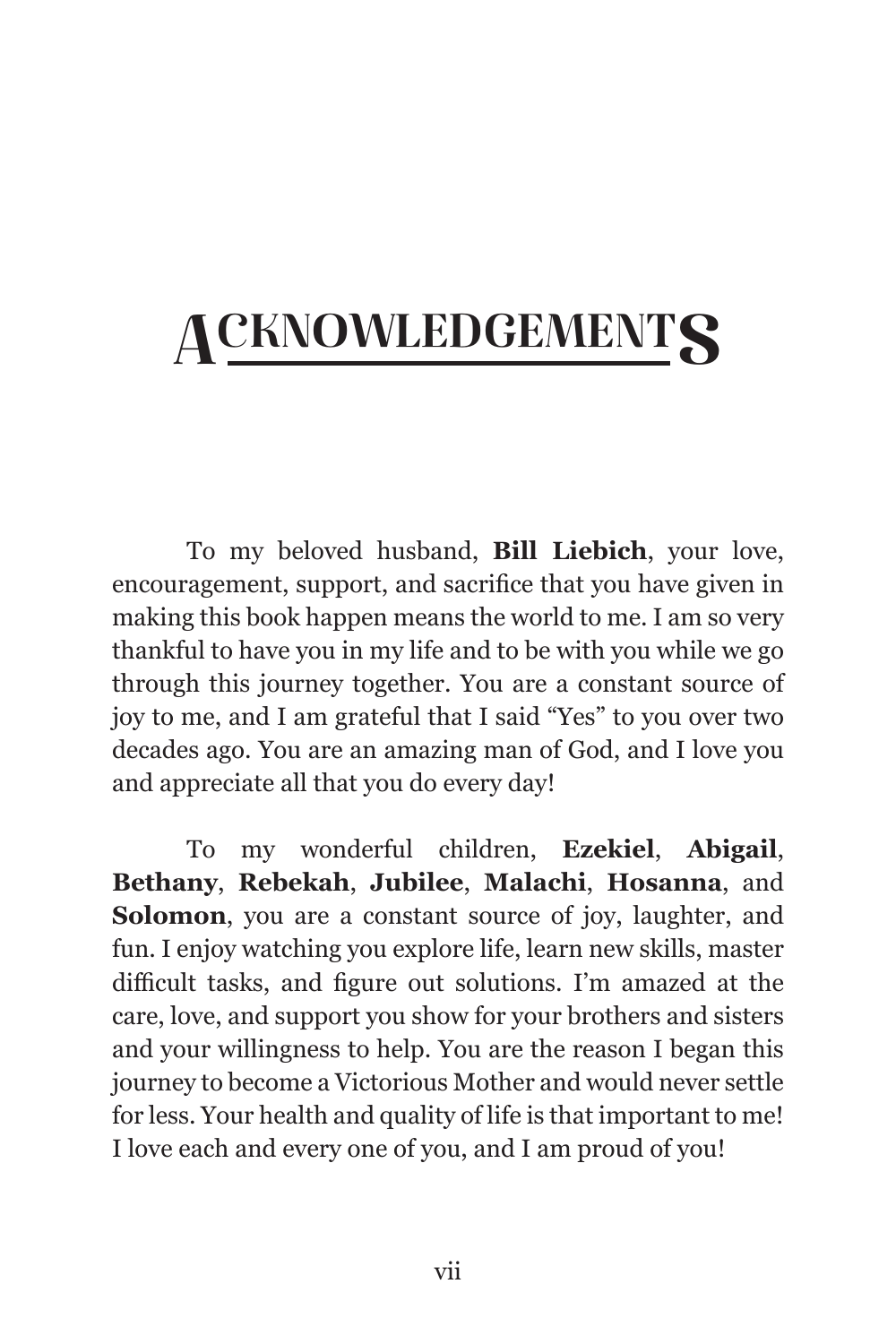#### *Acknowledgements*

To my family, **Don & Arlene Kent, Brian & Tanya Liebich, Jim Liebich, Roger & Rosemary Liebich, Georgeann & David Wellfare, Karl & Lauren Wellfare, and to my extended family,** thank you for the love, care, guidance, and support you have given me! I appreciate the faith in Christ that you instilled in me and your continued prayers for my well-being and success. I always enjoy and look forward to our time together. Your encouragement, positivity, and belief in me has meant a great deal to me. Thank you for helping me always do better, push myself, and not give up. I love you!

To my local church family at **Vail Christian Church and my church family all over the world**, thank you for praying for me and my family, asking me about my book's progress, testing my knowledge and abilities, and being a source of encouragement.

To my friends, **Tomya Arroyo, Bethany Brown, Dawn Brownwell, Troy & Wendy Cameron, Donna Cettolin, Ben & Marissa Christensen, Betsy Clark, Guenivier Crankshaw, Gordon & Corie DeVries, Nicole Franklin, Laurel Dobson, Sarah Harnisch, Aaron & LaCage Henderson, Jennifer Holland, Heidi Hovan, Diane Jenkins, Sera Johnson, Sara Jokela, Beth Kiefat, Frank Kemberling, Tami Lewis, Brain & Skyla Mann, Michael & Carrie McVige, Allison Moore, Sarah Penner, Brent & Sarah Reimers, Reuben & Amanda Rog, David & Lightmoon Squire, Gabe & Amanda Uribe, Cheryl Vandegrift, Teresa Valmonte, Oliver & Ellen Wenker, and Sami Woolf,** thank you for your friendship, your trust, explanations, prayers, concerns, joys, and knowledge. All of these things are what keeps me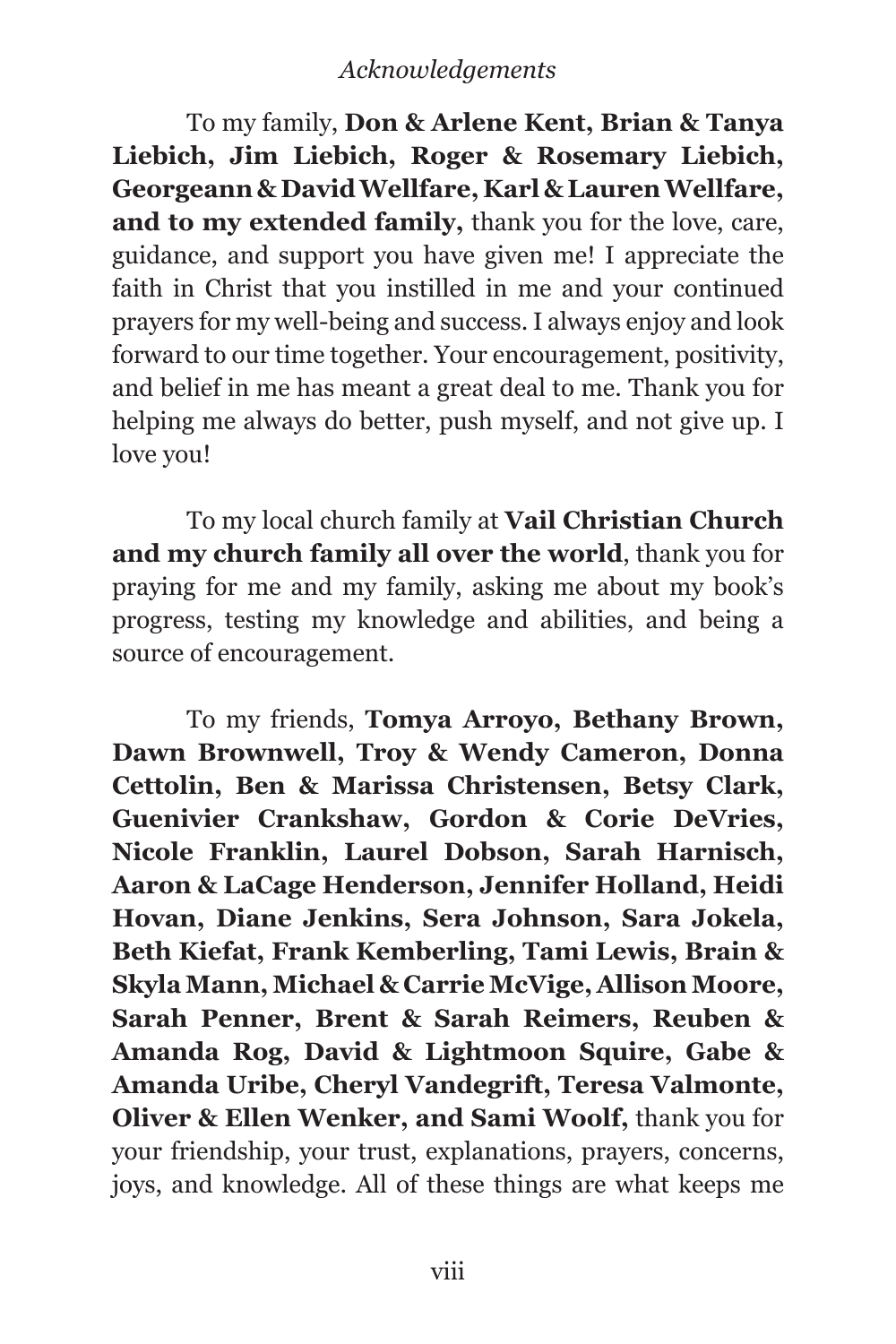moving on when we have had hard times, and I appreciate your questions, stories, and encouragements that made this book a reality.

To **Amanda Uribe**, thank you for being willing to share essential oils and chocolate with me in the hospital on that frozen January night. You changed my life forever that night, and I will never forget your love and kindness. My family is eternally grateful for your courage and your gifts. Jubilee and Ezekiel are alive and thriving because you answered God's nudge to come visit me that night. It is because of you, this book became a reality!

To **Tami Lewis and Marissa Christensen,** back in our hotel room that night after the seminar, you insisted this book was worth writing. Had you not done that, I would have gone back home, and it would have become a distant memory. You both have been instrumental at holding me accountable and making sure I finish what I started! I am forever grateful!

To my book cover designer, **Reuben Rog**, thank you for taking my vision and making it a reality. I knew I could count on you to execute perfection.

To my editors, **Bill Liebich, Allison Moore, and Donna Cettolin**, thank you for the countless hours you have spent reading, correcting, and formatting. I know this book could not have happened without you! And quite honestly, if it weren't for you, I'm convinced this book would have never been printworthy. I am so grateful you helped me get this book into the hands of Victorious Mothers all over the world.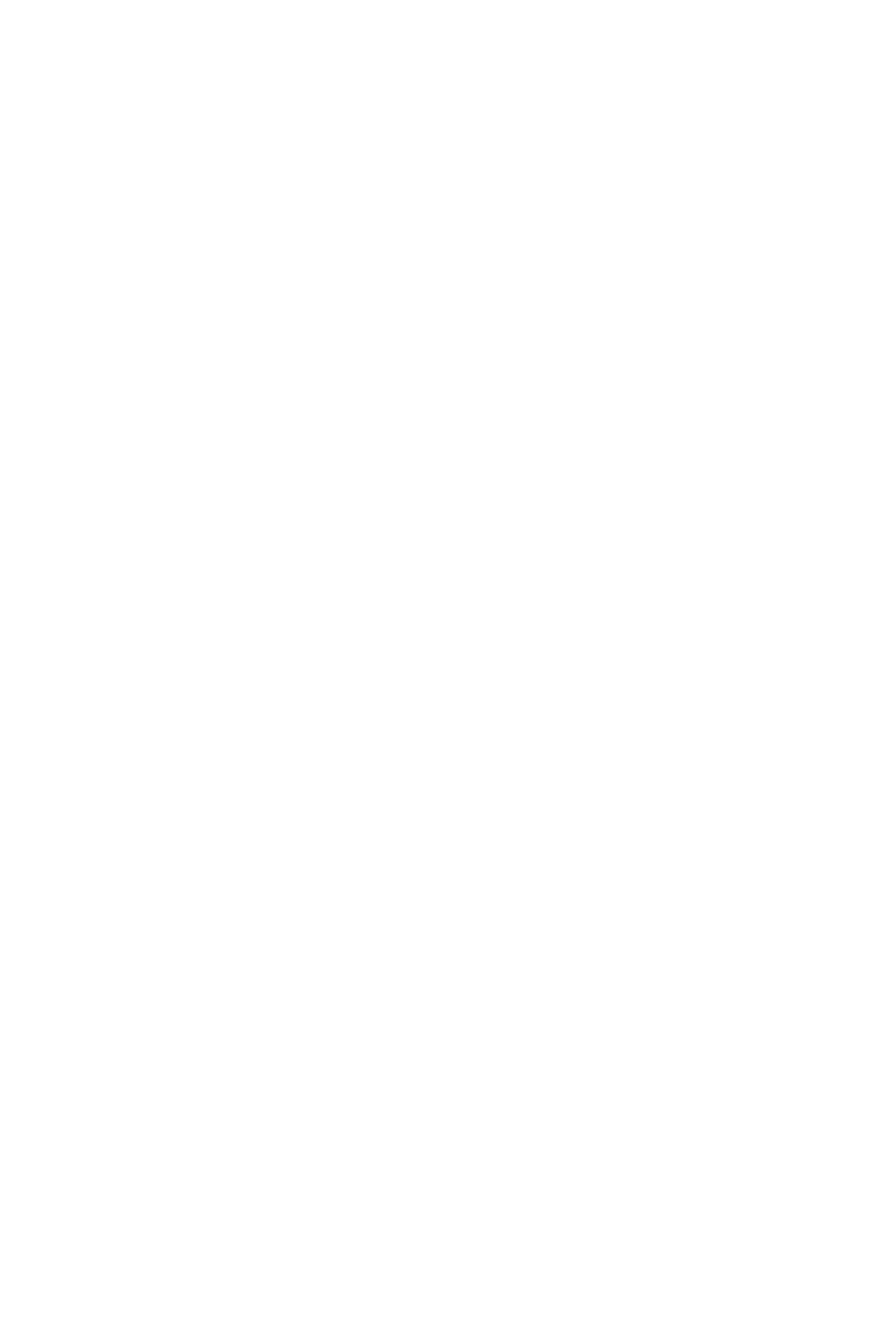## TABLE OF CONTENTS

Introduction: You're the Hero – 3 Chapter One: The Beginning to Empowerment  $-9$ Chapter Two: Put Out the Fire With Frank  $-41$ Chapter Three: Put Out the Fire With  $\text{CBD} - 55$ Chapter Four: Essential Oil Basics – 71 Chapter Five: Calm Down and Sleep – 93 Chapter Six: Focus and Clarity – 119 Chapter Seven: Communication – 137 Chapter Eight: Emotions – 153 Chapter Nine: Diet – 173 Chapter Ten: Toxins and Poisons – 207 Chapter Eleven: Cleansing – 239 Chapter Twelve: Victory Pose – 267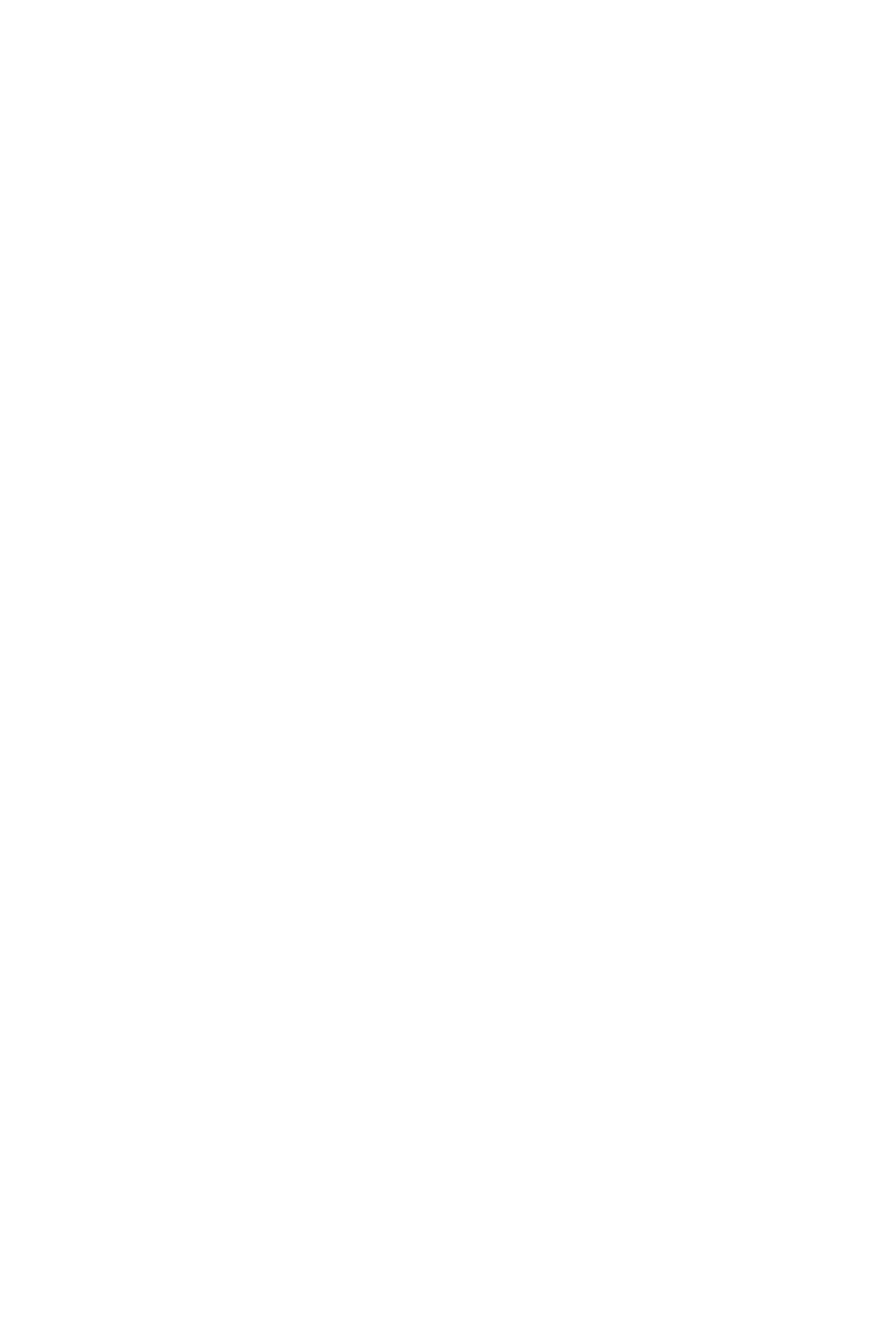## INTRODUCTION

#### **You're the Hero**

#### *"I am victorious!"*

By the time the three of us had entered the room and closed the door behind us, the familiar full-blown rage had started. Ezekiel's face was beet red, and he had entered the "claw-at-your-face" stage. My husband, Bill, quickly sat down on the floor, pulled Ezekiel into his lap, and bear hugged him. My job was to help Bill keep Ezekiel's hands and nails away from his face and to limit the number of times he was able to kick Bill. Ten minutes turned to twenty minutes, which then turned to thirty minutes. Sweat was pouring down everyone's face. The familiar thoughts entered my mind once again. *How can anyone scream and rage for so long? This is longer than last time; please, dear God, make this stop!* Then, like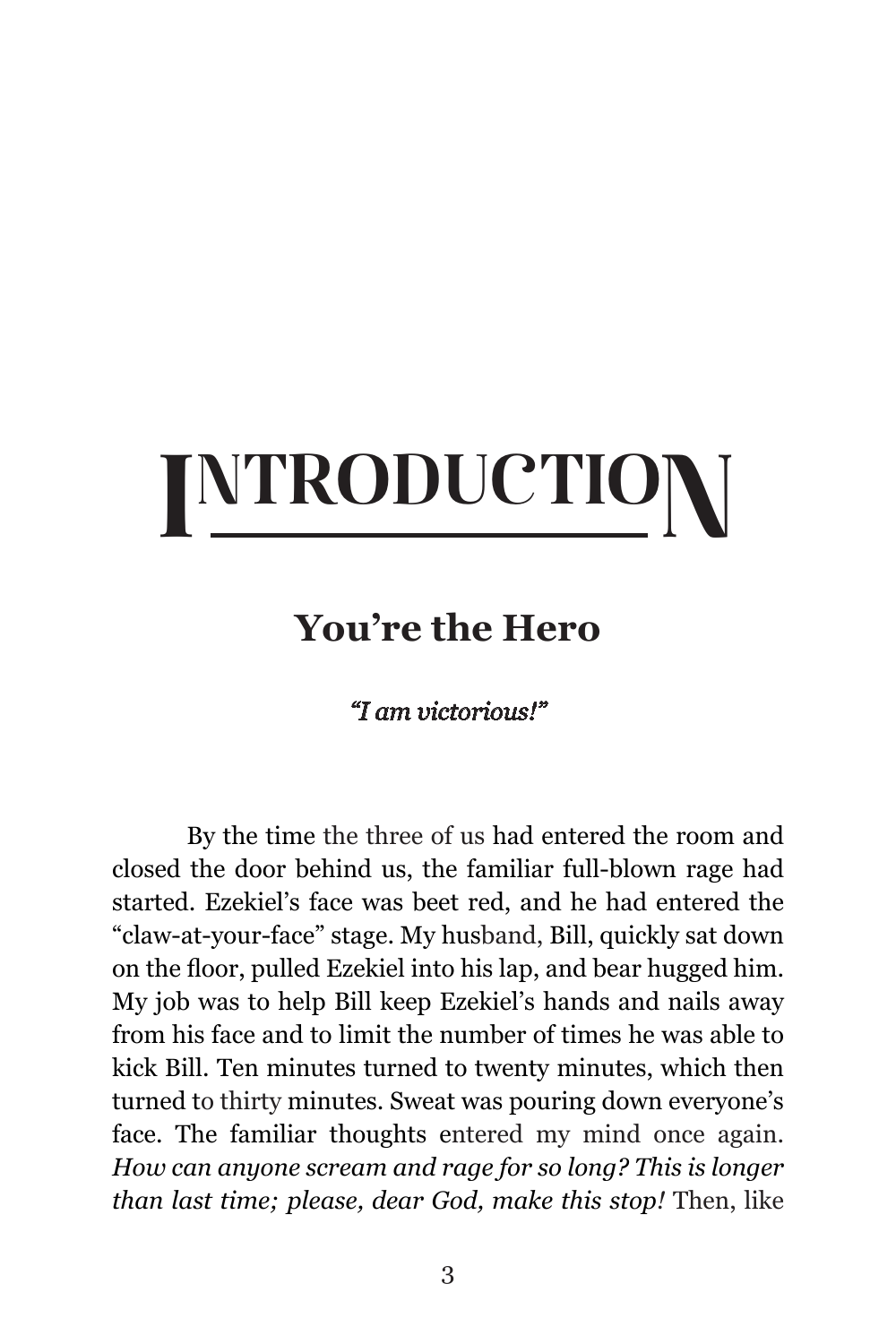#### *Introduction: You're the Hero*

a switch being flipped, everything changed. Ezekiel's body completely relaxed; he drew one long, deep breath, turned his face towards Bill, and said, "I'm thirsty; may I have some water?"

"Yeah Buddy, you can have some water." Bill replied.

With the sweetest face ever, Ezekiel smiled, stood up from Bill's lap, and walked to the bathroom to grab a glass of water. Bill and I, still sitting on the floor, looked at each other, and as a tear escaped my eye, we both drew what little energy we had left to get up and follow after him. It was over. Peace was here once again for at least another hour.

I remember clearly those days. I was a mom desperate for help. To no avail, I searched high and low looking for someone with a similar story, anxiously hoping for guidance on this path to help my son have better days. Daily, I would stare at the cabinet full of medication he was already taking and cry out to God, "There has to be a better way. Surely someone out there has written a book and shared their struggles and triumphs."

Ezekiel is eighteen years old now, and I ended up having to become my own expert. I've spent the last seventeen years looking for remedies to help him, and eight years ago, I finally found answers. The results were miraculous, and soon my natural-remedy-minded friends begged to hear my son's story. They also begged me to write a book, but I always shrugged it off. The world seemed happy with using medication to treat mental health.

Then one day, I was at an event held by Brendon Burchard, the world's leading high-performance coach. As he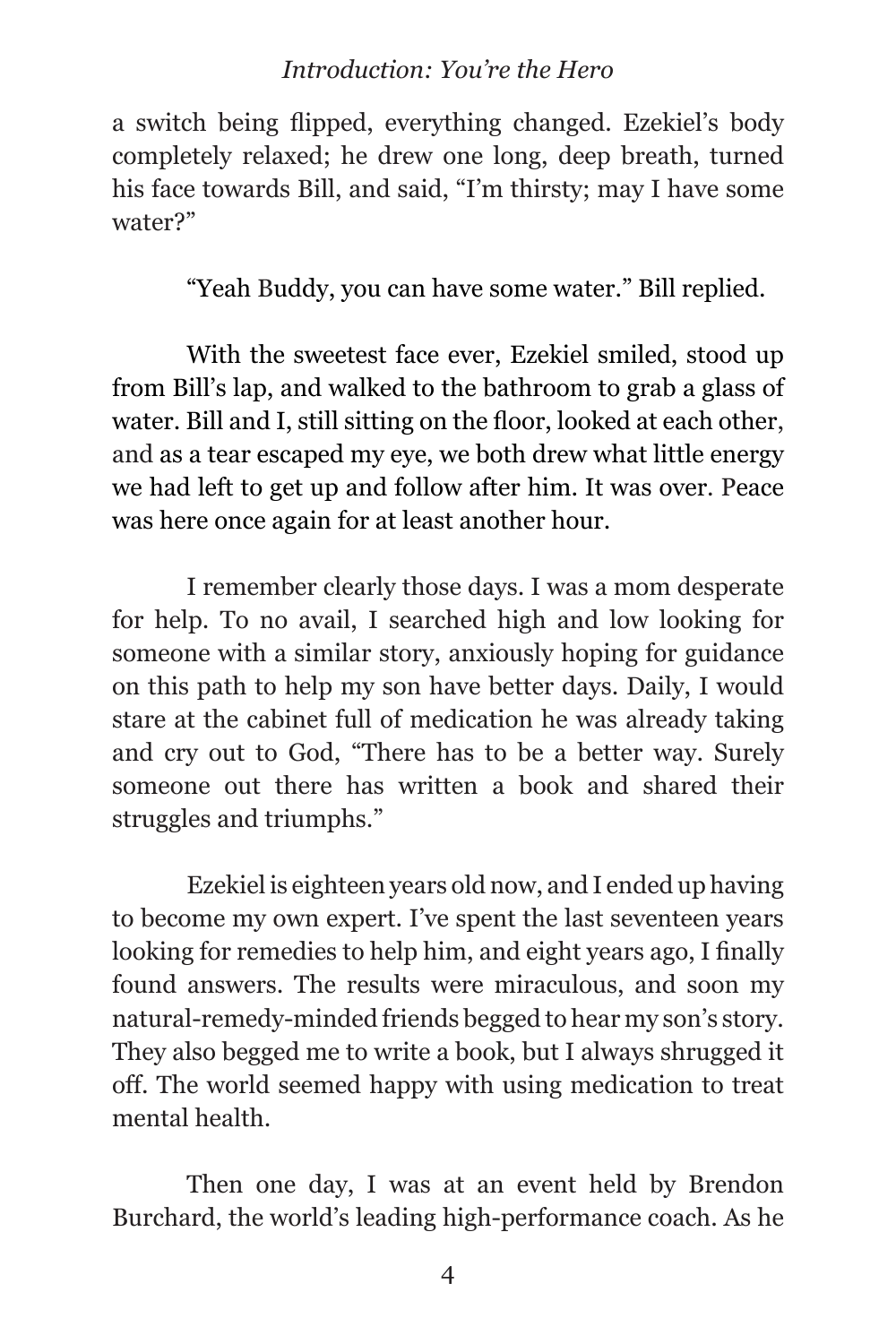was talking to the audience, he pointed his finger at the crowd and said, "You have a story to tell, and the world needs to hear it!" He repeated this three times, and each time, I replied in my head, "Nope, I don't. They'll eat me alive, and my son will be ridiculed for the rest of his life. You don't understand; I can't tell my story." The third time, it was as if he pointed directly at me, and in that moment, a light bulb went off in my head. I had connected the dots.

I have been telling my story to one person at a time since 2013, but in that moment, I realized all I had to do was write my story as if you were over for coffee asking me questions I answer every day. When I imagined sitting across the table from you, all of the fear washed away. I'd do anything for you, and of course I'm going to tell you my story, no matter how many naysayers are lining up to mudsling. Behold, an entire book was written, because I "know" you. I don't know your name, but I promise this book was written for you, and one day I want to meet you and give you a hug.

Figuring out how to organize *Victorious Motherhood* had to have been my biggest challenge. This book was not written in the order I would tackle the mental health battle, with the exception of starting out with Frankincense and CBD. But I had to put myself back in the time when I'd given up all hope and was desperate for results. For me, this meant that everything I tried needed to have immediate gratification. Back then I was too tired, too emotionally hurt, and too close to the verge of a complete breakdown to not have immediate results. I had already had so many failures; I needed a win. The first part of this book was written to show you everything I tried that got results quickly. I wanted to arm you with some powerful natural weapons before you tackle the harder issues in the second half of this book.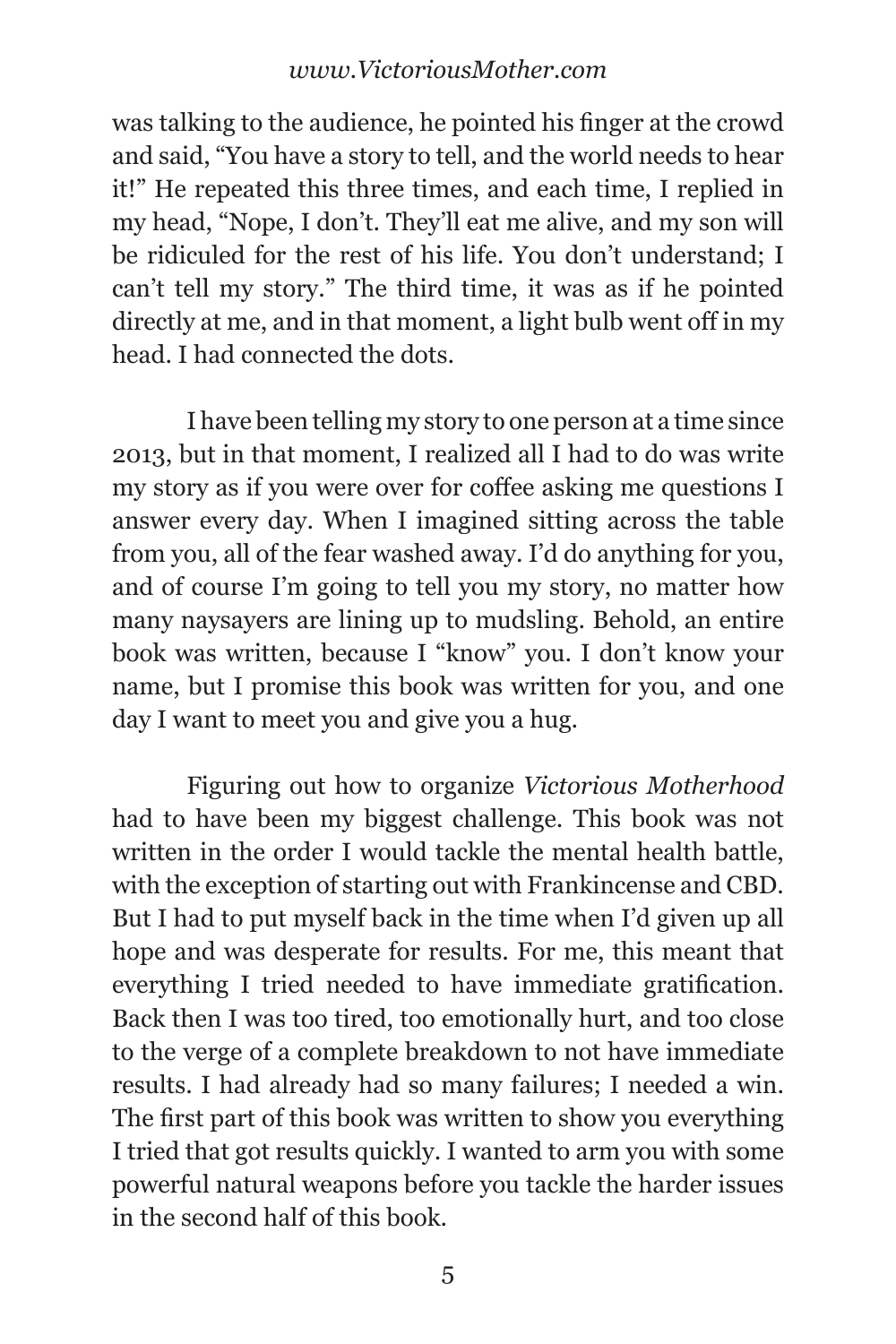#### *Introduction: You're the Hero*

I'm the kind of person that likes to know how challenging the course will be before I put on my running shoes. If you're anything like me, here it is: depending on how far along you are on the natural remedy path, some of these chapters could be considered very challenging. It will grow you and stretch you in ways you did not realize were possible. Ultimately, you may never have picked up this book had you known all of the challenges you were about to face. Take it one day at a time, changing minor things as you are ready, and eventually you will be at the finish line. The reward is sweet, and the blessing is huge. When you've arrived on the other side, you will look back and say, "This is absolutely worth it!"

From one Victorious Mother to another, as you go through your journey, be wary of believing everything you've heard or read. The modern trend of many bloggers and other news article writers is to write very compelling opinion pieces which leave you fearful of natural remedies, and even of the companies that provide the natural remedy solutions. These opinion articles create fear, present the information as undisputed fact, and are rarely sourced. The times I've followed their source links, they once again point to another unverified opinion article. Remember, you need to be asking to see their source, so you can verify if what you've been told is actually the truth. Search out content which is heavily sourced, scientific, double-blind studied, and/or full of verifiable facts.

This is why it's so important for Victorious Mothers to think, connect the dots, read between the lines, verify sources, and use their God-given instinct and common sense. Victorious Mothers are highly intelligent thinkers who pull from multiple verified sources to draw logical conclusions to win the mental health battle.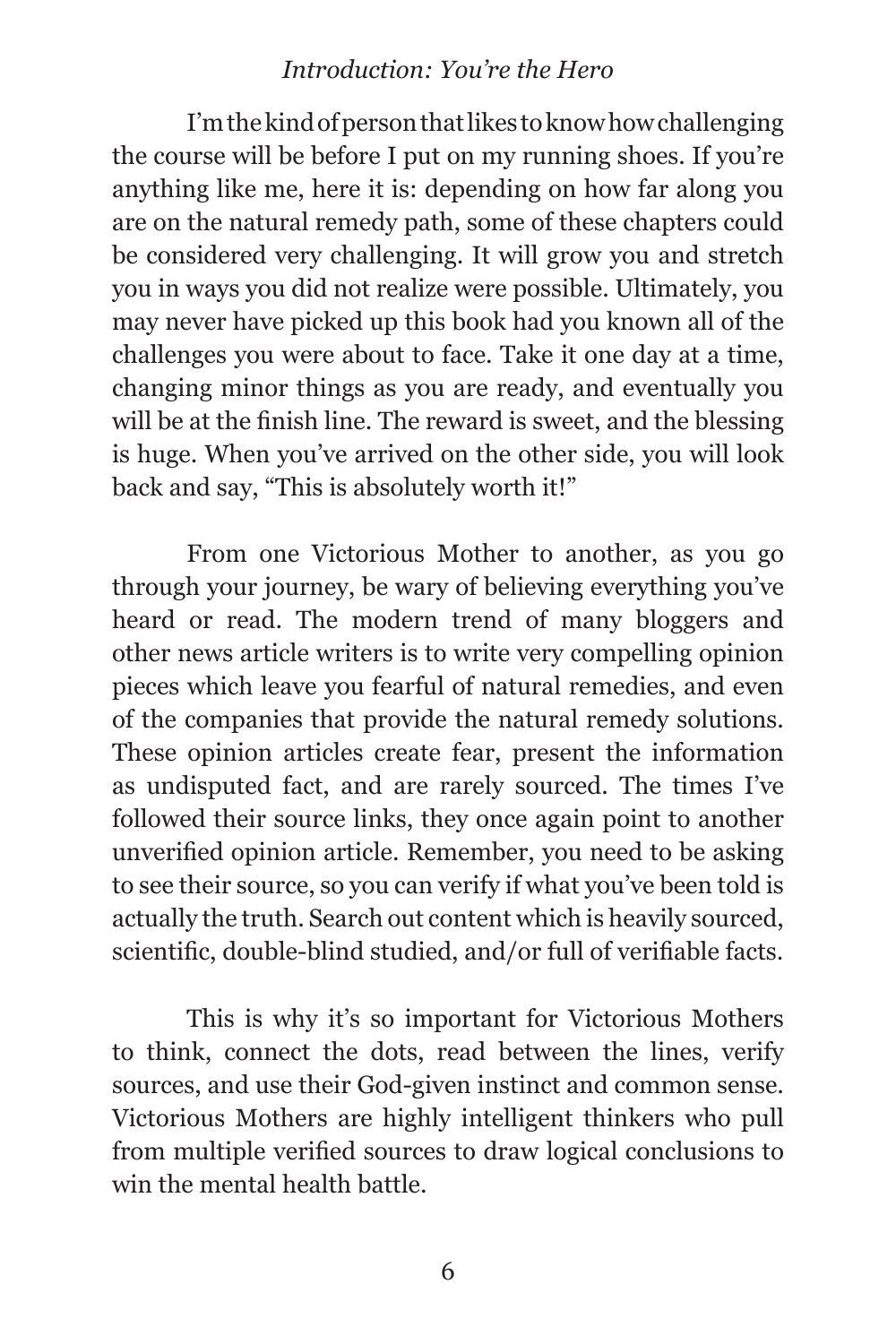Throughout this book, I use the pronoun "he" or "him" just to keep things simple. I fully understand that there are many wonderful Victorious Mothers out there with precious girls looking to win the mental health battle as well. I see you Victorious Mother. This book is just as much for our precious girls as it is for our wonderful boys.

Now that we've gotten that out of the way, grab a dry erase marker and write on your bathroom mirror, "Victorious Mother." That's you! Read it out loud every single day, every time you use that bathroom. I know you can do this; I know you will do this. You will struggle. You will have days that you want to throw this book at the wall, but remember who you are – you are victorious. The battle is not won in a single day; it is won by small, consistent effort applied daily. You are part of something bigger than yourself, a movement which is sweeping across the nation where mothers join hands, stand together in unison, and with one voice say, "Enough. I am enough. No matter how hard the road, my child and I will win this battle!"

Say it with me – "I am victorious!"

Are you ready to go deeper? Good. Let's go!

*Carrie*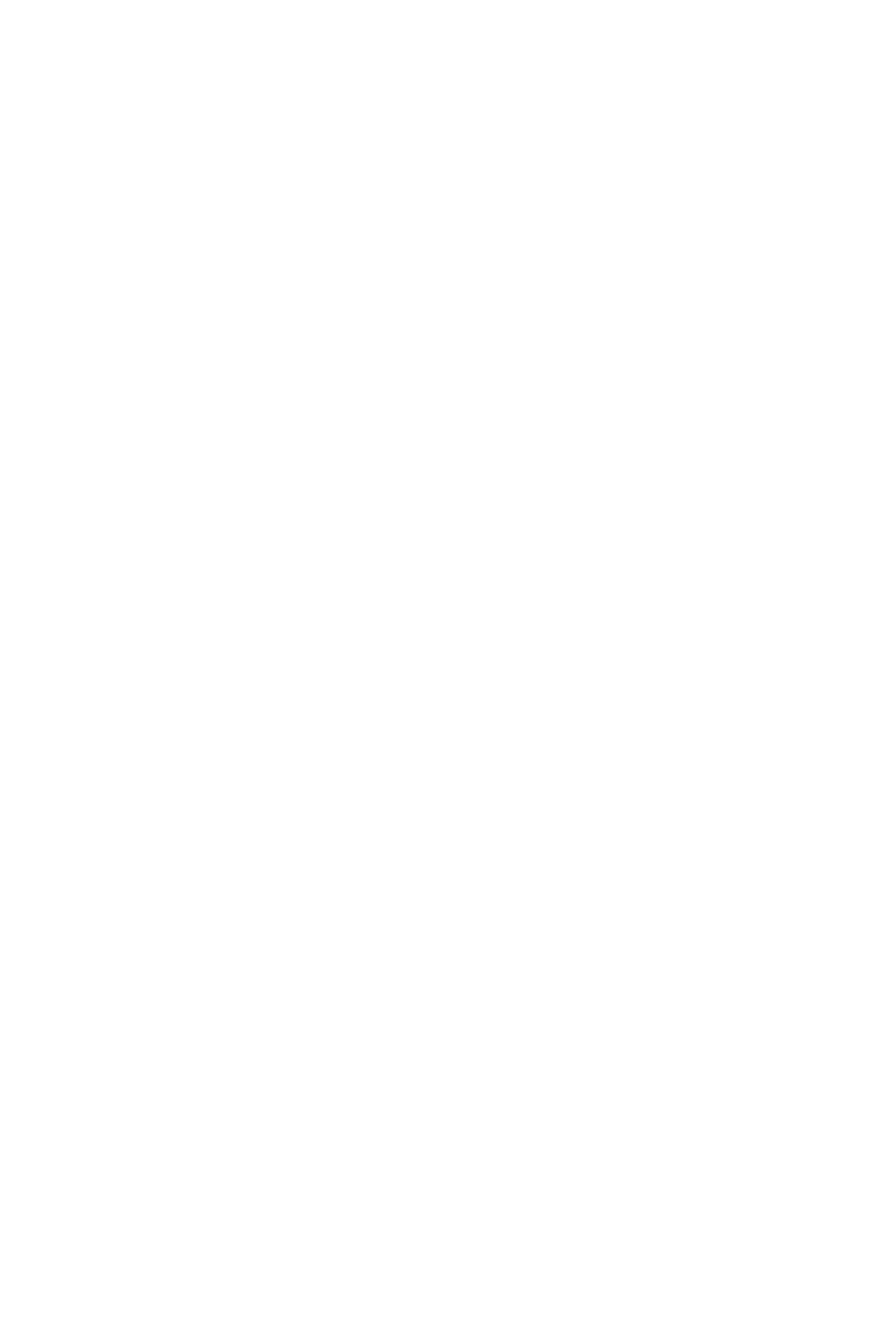# $CHAPTER$

#### **The Beginning to Empowerment**

*"I swallowed the doubt and fear, and then jumped."*

If knowledge is power, then I was once the weakest mother on the planet. I was thrilled about becoming a mother when I found out I was pregnant with my first child just days after the horrific September 11<sup>th</sup> attack. Like many firsttime moms, I went into full blown "protection mode" over my unborn child. I read all the books I could get my hands on and interrogated every mother who would enlighten me. Fortunately for me, mothers love giving advice, and people love writing books, so by the time my sweet baby boy arrived, I was confident I could handle the calling of "motherhood."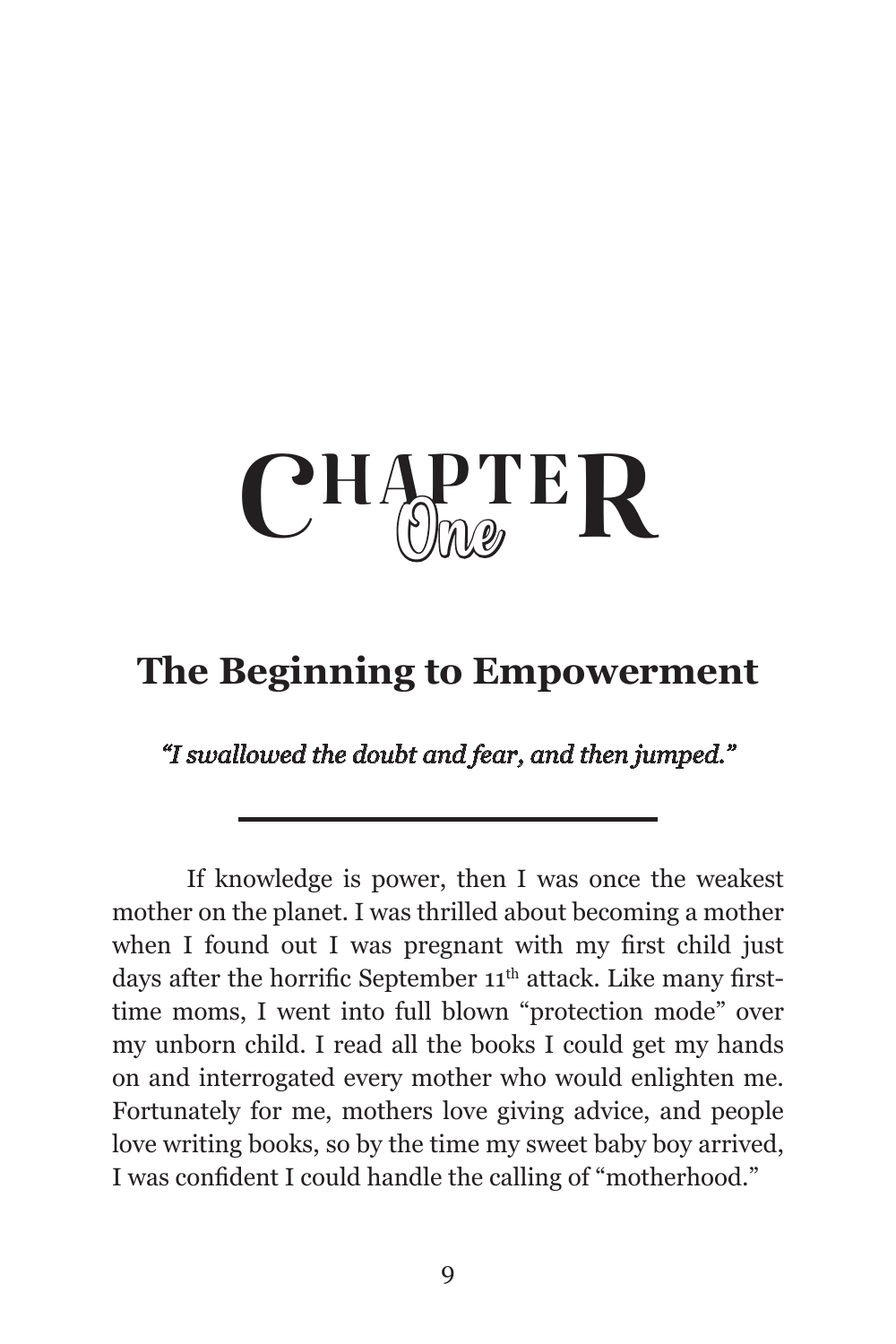#### *The Beginning to Empowerment*

But this begs the question  $-$  why did I see myself as the weakest mother on the planet back then? Because in my search for knowledge there was not one person, including my OBGYN and my son's pediatrician, who was ever able to educate me on raising a child with a serious mental health condition. It either wasn't known back in 2002 or it wasn't "something people talked about." Hindsight 20/20 - people knew, but shame kept them from speaking.

All "good" parents of children with mental health problems kept their children out of the public eye, lest anyone find out and sit them down for another heart-to-heart education on how "you just need to give him a swift spanking," or "if you keep letting him act up and treat you poorly, you'll end up raising a monster for all of 'us' to have to deal with since you won't!" For the next four years, Bill and I navigated uncharted waters … completely alone. Don't worry, though, we were "good" parents; you probably didn't know me back in 2002, but I'm positive, if we did know each other, we rarely met.

After an uncomplicated pregnancy, my baby boy, Ezekiel, was born through induced but otherwise normal labor at forty-one weeks, weighing seven pounds, thirteen ounces. He was circumcised within twenty-four hours of birth and stayed up to date on all of his vaccines. He never missed a well-baby visit, and per doctor's orders, before and after every vaccine, I administered acetaminophen. He was breastfed, and he slept through the night for eight hours by seven weeks old. He was so happy when he was awake; he loved catching my eye and breaking out into the biggest chubby grin ever. He hit all of his milestones early, until his six-month vaccines, when it all came to a screeching halt.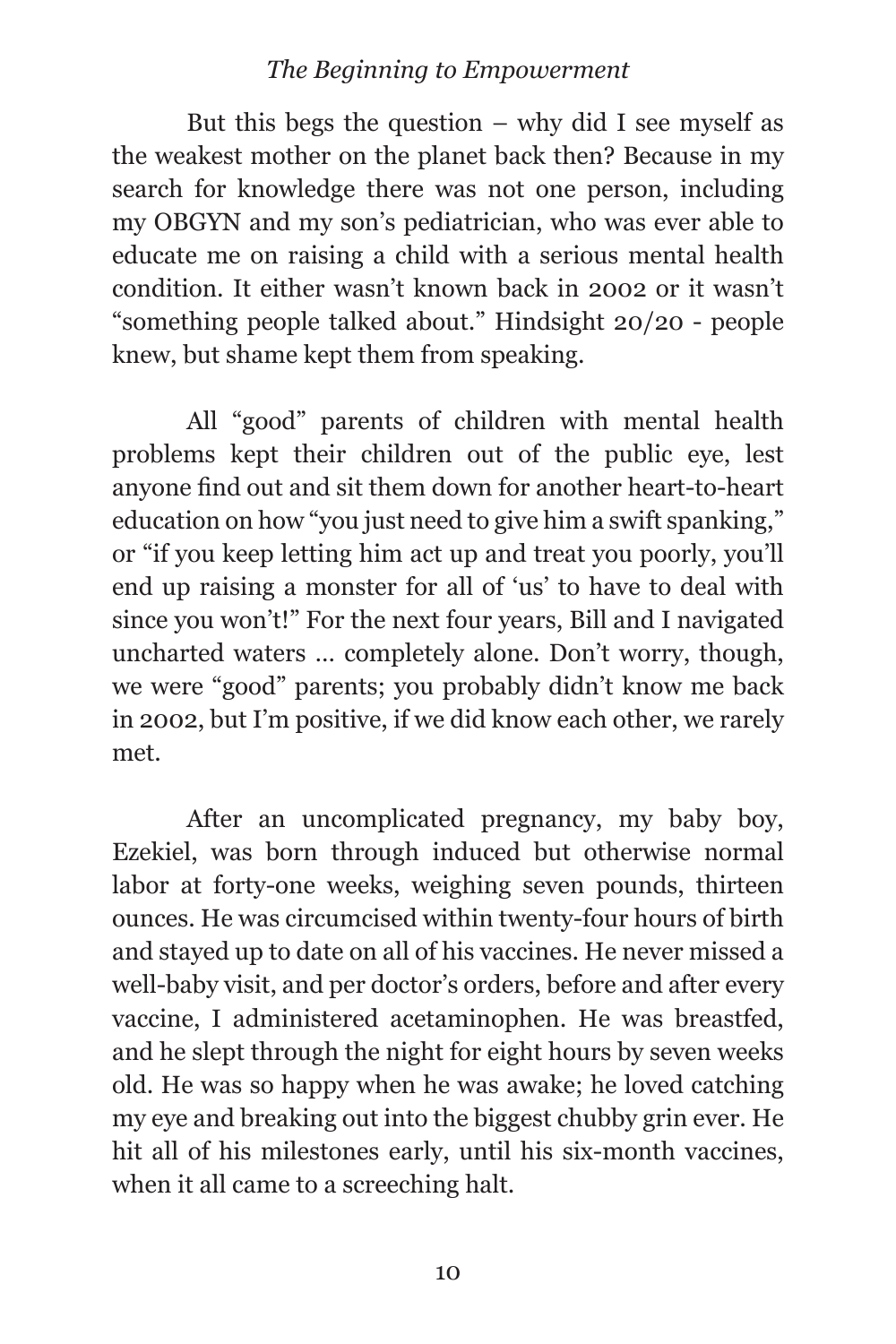I remember the day so clearly. I was elated! My body was finally feeling normal again, and I had become a master at nursing in public! This was a huge accomplishment for me, because I spent the first few months of nursing trying not to give up. Oh, I made plenty of milk; after nursing Ezekiel until his little belly looked like a soccer ball, I would pump off another ten ounces from each side! With so much milk came many yeast infections and mastitis the first few weeks/ months. I made several trips to my OBGYN back then for fungal creams and antibiotics. But my sweet, chubby, happy, "perfect" baby boy was doing so well, my suffering was worth it.

Let's get back to "that" day. His well-baby visit went fine, just like all the rest. I spent fifteen minutes answering a pre-typed milestone form; the doctor made sure I checked all the correct boxes; Ezekiel's vitals were taken; and then the doctor did "the turkey's done" test. You know the procedure, right? They take off the diaper and rotate the hips checking to make sure … actually, I don't know what they are checking, but I swear it looks like the same thing I do every Thanksgiving when I check to see if the turkey leg pops off easily, indicating to me it's done cooking. Ezekiel passed this test too. He was "done." He confirmed his "doneness" by shooting poop across the exam table when the doctor moved both legs up and towards his full belly.

If you know me, then you know I commented. Without breaking into a smile, I said, "Given the fact you didn't even flinch when "Rocket Butt" aimed and fired, I'm thinking you expected to be shot with poop, and this is pretty routine for you."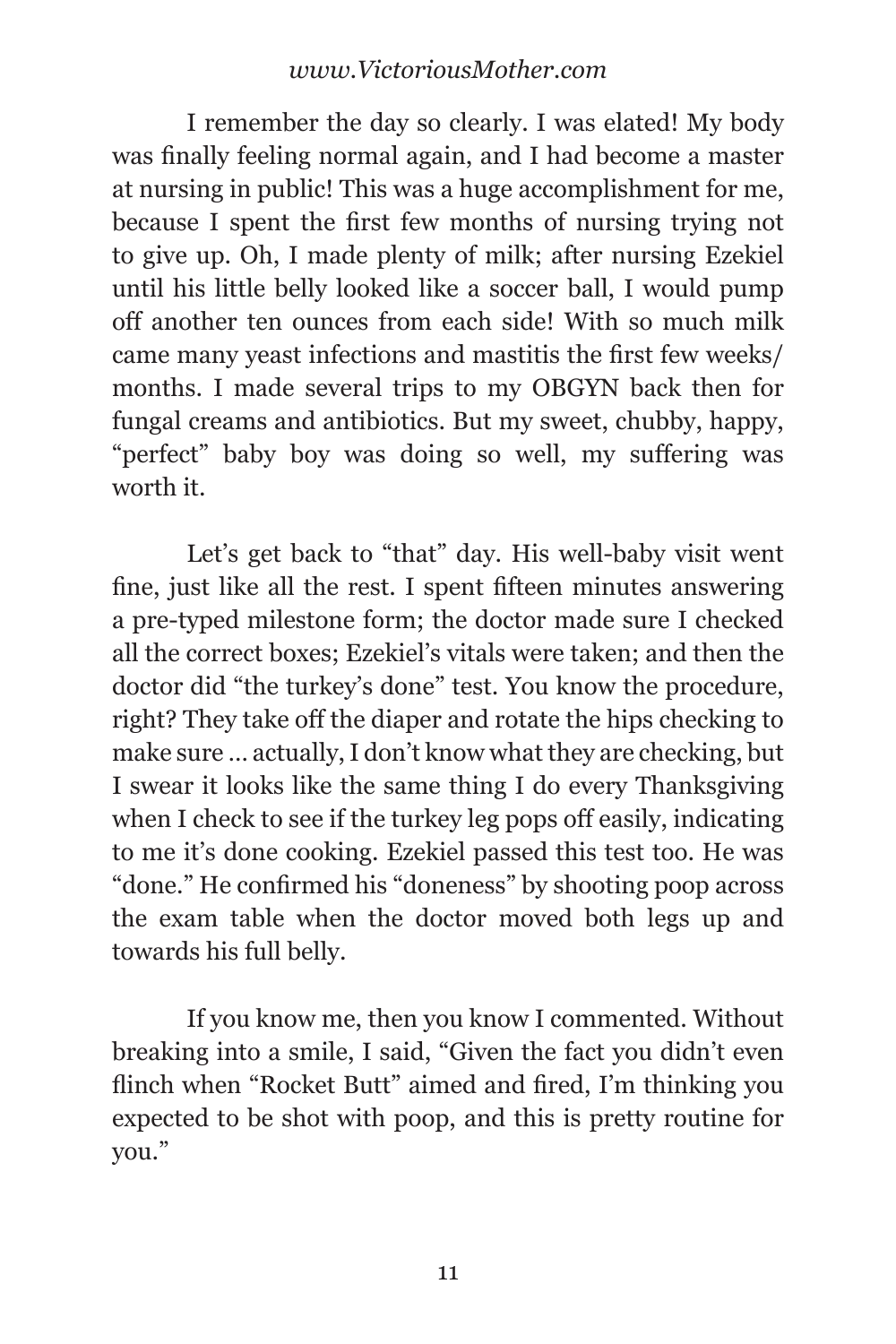#### *The Beginning to Empowerment*

He didn't even lift his eyes to answer; he just folded the diaper back up and said, "All part of my job. Your son is a healthy boy. The nurse will be in shortly to give him his shots."

There we were, my super happy baby, feeling rather proud of himself for relieving so much pressure, and me standing there trying to keep "Rocket Butt" from falling off the exam table while I one-handedly cleaned up the poop blast. Good times. I had mostly cleaned all of it up before the sweet nurse walked in and commented, "Oh, look at all those rolls! I love chubby babies. This is going to hurt a little; did your mommy already give you Tylenol?"

I smiled, nodded, and replied, "Yes, Ma'am," and then she squeezed his chubby thigh and poked him with the needle. Of course he cried, but I was quick to give him his pacifier, and he somewhat soothed.

"All done," she said, as she threw away the needle into the nearly full biohazard container, "You can make his next well-baby visit at the front desk. Goodbye, chubby baby. Goodness, I love those baby rolls."

Quickly, I gathered what felt like four hundred pounds of baby gear and my sweet but now fussy "chubby baby, rocket butt" and fumbled to the front desk. Somehow, I managed to make his next appointment while rocking and whispering to him, "Shhhh, you're okay. Mommy's here, shhhhh."

The receptionist, trying to reassure me, said, "Oh, poor baby, you must have gotten your shots today? You'll feel better soon, little man."